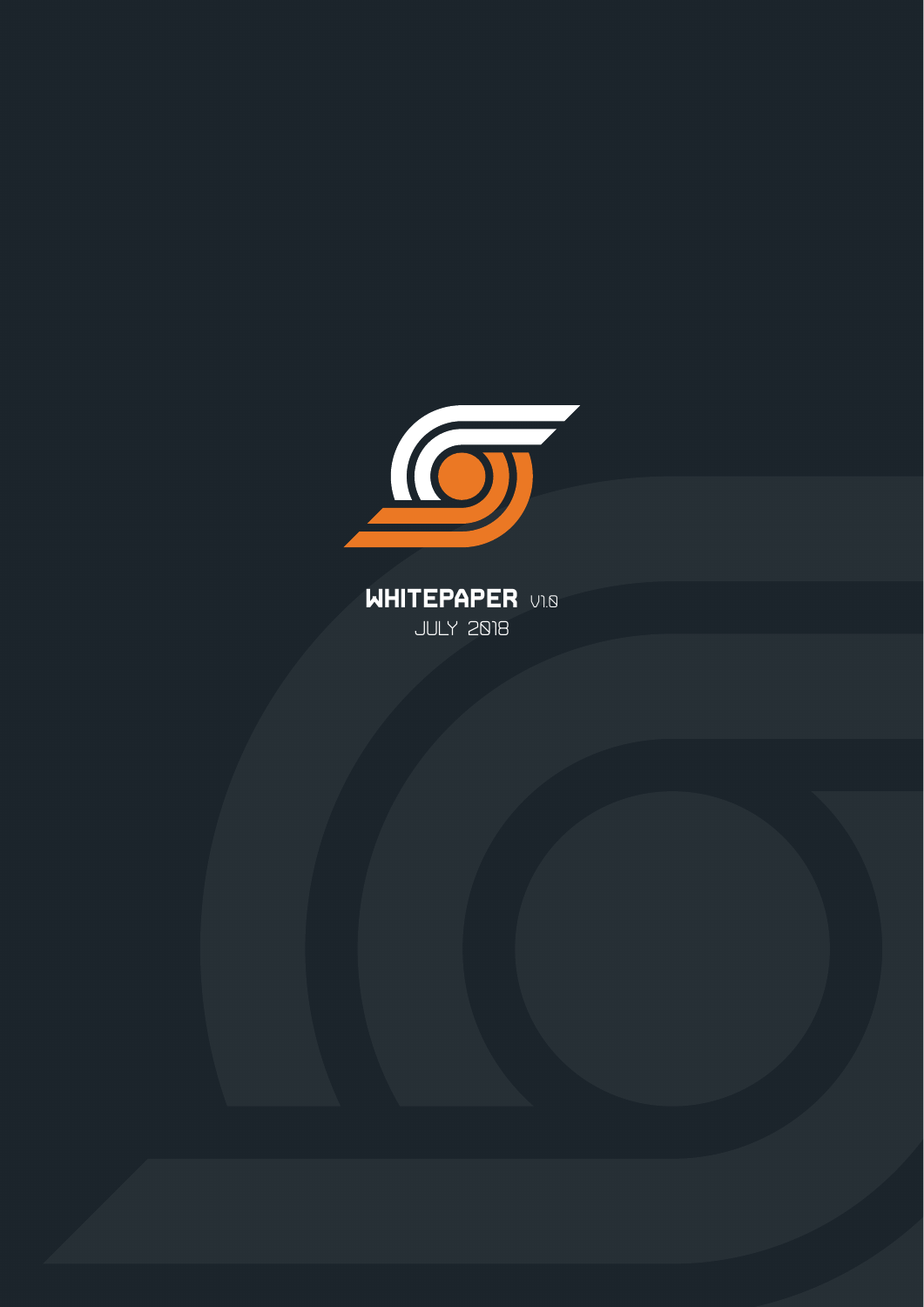# **TABLE OF CONTENTS** 00

| ופ | <b>MOTIVATION</b>                                      | <b>B3</b> |
|----|--------------------------------------------------------|-----------|
| 82 | MARKET OPPORTUNITY                                     | 85        |
|    | 82.1 EXPONENTIAL GROWTH OF CRYPTO ADOPTION             | 85        |
|    | <b>82.2 IMPERFECT MARKETPLACE</b>                      | 86        |
| 83 | <b>SOLUTION</b>                                        | פו        |
| 84 | SINDRIC GOALS                                          | וו        |
| 85 | SINDRIC PLATFORM                                       | <b>13</b> |
| 86 | <b>TECHNICAL INDICATORS</b>                            | וי        |
|    | <b>86.1 BACK-TESTING FEATURE</b>                       | 14        |
|    | <b>06.2 CRYPTO SCREENER</b>                            | 15        |
|    | <b>86.3 FORECASTER</b>                                 | 16        |
|    | <b><u>06.4 SOCIAL MEDIA PLATFORMS</u></b>              | 17        |
|    | <b>06.5 FUNDAMENTAL INDICATORS</b>                     | 17        |
|    | <b>N6.6 THE SINDRIC TOKEN - UTILITY</b>                | 18        |
|    | <b>N6.7 THE SINDRIC TOKEN - TECHNOLOGY</b>             | 18        |
|    | <b>N6.8 THE SINDRIC TOKEN - STAKING &amp; SPENDING</b> | 19        |
| 87 | <b>ROADMAP</b>                                         | 20        |
|    | 87.1 DEVELOPMENT                                       | 20        |
|    | 87.2 MILESTONES                                        | 21        |
| 88 | <b>SOURCES</b>                                         | 22        |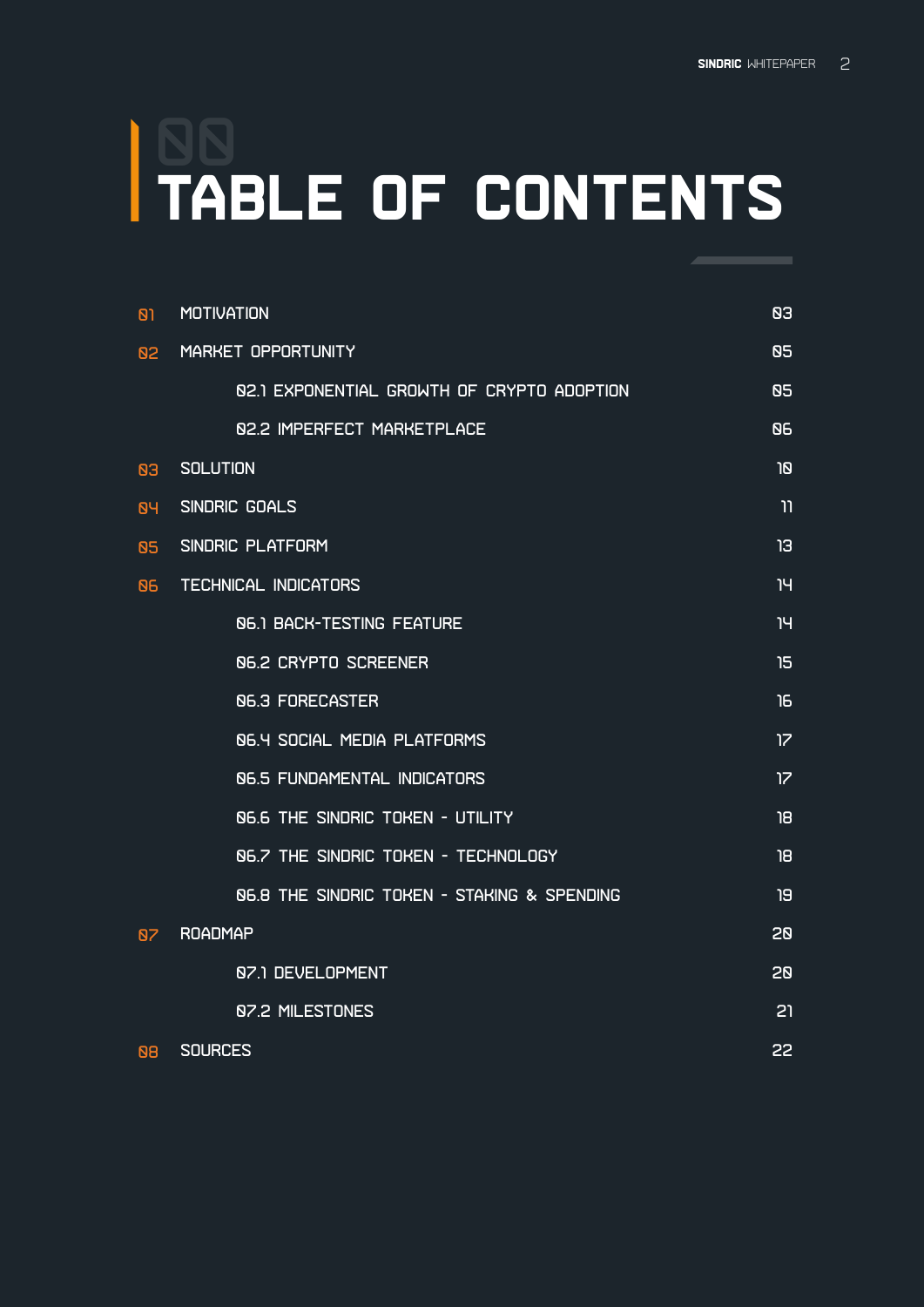# **MOTIVATION** 01

While digital currencies have long been a part of closed systems, such as online games and messaging systems, $12$  it was the emergence of complementary platforms such as token exchanges that have allowed cryptocurrencies to really flourish. Hundreds of cryptos now join the market every year and there is no set trading time. Market fluctuations are never black and white. All these factors make it a constant struggle for investors to keep up with where the market is—not only on a day-to-day basis, but also on an hourly or minute basis.

The nascent and ever-evolving terrain of the crypto space has made it difficult for traditional investors to wrap their brains around the space. We've seen claims from very astute investors that cryptocurrency prices are not based on economic fundamentals<sup>3</sup> and that crypto assets hold no intrinsic value.4 Others have equated the crypto space to a Ponzi scheme $^{\rm 5}$  or referred to certain crypto assets as rat poison. $^{\rm 6}$ 

As individuals personally, professionally, financially, intellectually and otherwise invested in the potential of the blockchain, we all realize that we need more people to better understand the space and its potential. And, at heart, we can derive three lessons from these types of criticisms.

First, these investors do not understand what developments and information are meaningful to the ecosystem, nor do they monitor the sources of information in the space. Research shows that traditional financial analysts (as with most managers) have finite bandwidth as to what they monitor $^7$  and use various mental filters to comb through information.<sup>8</sup> We should not be surprised that critics look at the blockchain and crypto space with confusion and incorrect frames of reference. They simply do not know to what to pay attention to. . .and why should they as newbies to the space.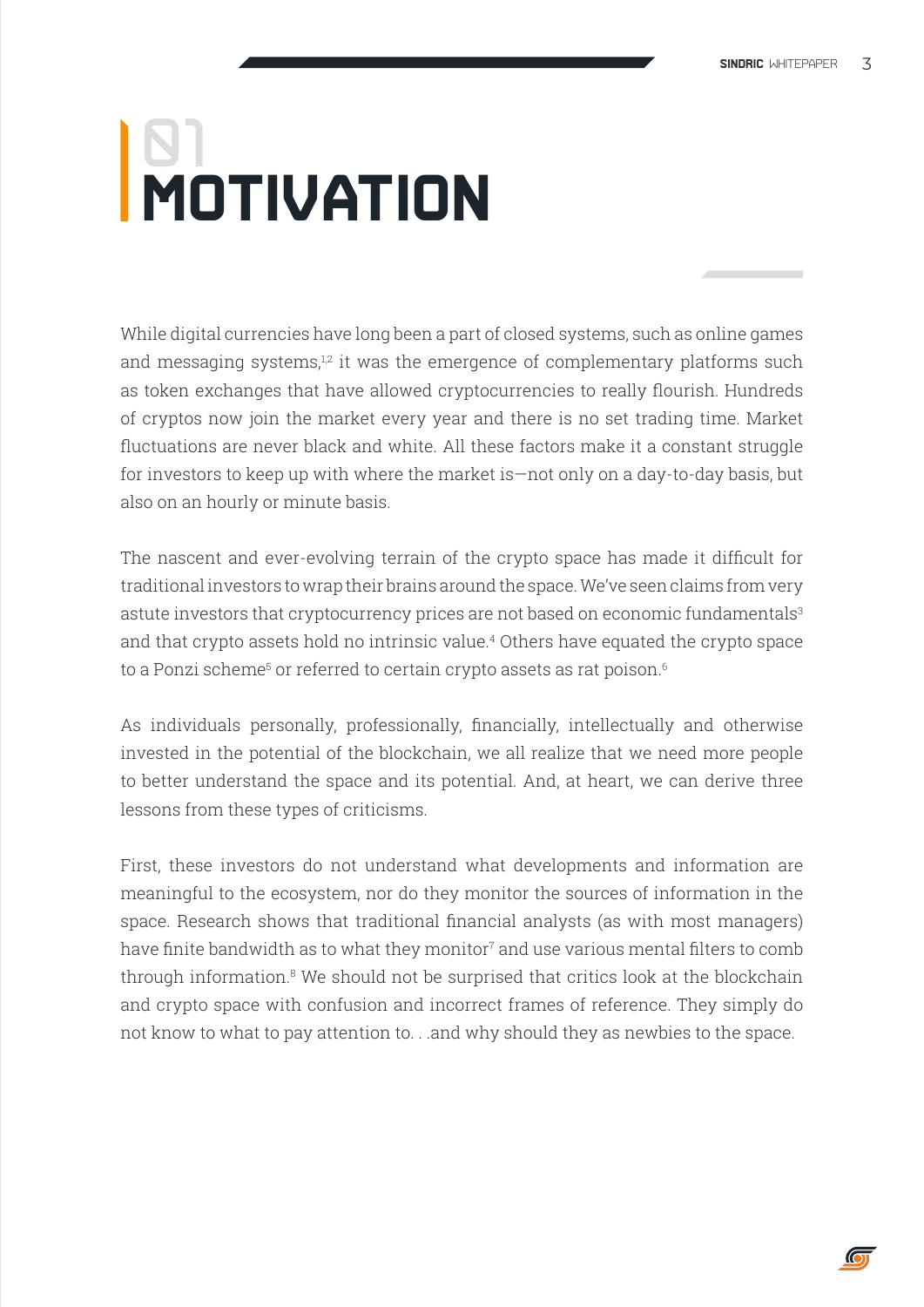Second, the idiosyncrasies of the crypto market demand both new and traditional metrics. As the internet moved from Web 1.0 to Web 2.0, Wall Street scoffed at 'eyeballs' as a measure of a firm's customer base. Despite this initial skepticism from traditional investors, CPM (the cost per thousand impressions) has grown to become a primary unit of digital marketing.<sup>9</sup> The value of digital marketing firms today is directly tied to measures that were once ridiculed by traditional investors.10

Third, these traditional investors hold fiduciary responsibility for trillions of dollars and that tsunami of money holds the potential to lift a lot of boats. The evidence is already mounting that there is a compelling argument from a financial return perspective to incorporating crypto assets into institutional portfolios.<sup>11</sup> There are signs that some savvy people now 'get' that crypto can substantially increase portfolio returns. George Soros' fund recently internally approved the trading of cryptos and Goldman Sachs is also considering offering a Bitcoin-related investment product.12 The sooner the majority of traditional other investors become comfortable with how traditional and non-traditional measures apply to the crypto space, the sooner those investors will begin supporting the space with their financial force.

Sindric alleviates these pain points by creating a platform for investors to monitor real-time data on the crypto asset market, providing a suite of tools and resources to help usher in a new wave of capital as adoption increases. We provide all the tools and indicators professional traders and investors are used to using in the stock market. Also, we are creating Artificial Intelligence fueled indicators, Social Media sentiment analysis, more Fundamental Analysis (FA) and Technical Analysis (TA) resources. Users will be able to perform their due diligence on crypto assets, use overlays and indicators on price charts, and eventually execute trades: trades they ideate on their own, or ones suggested by our engines.

Sindric aims to be the only platform a crypto trader or investor will ever need the intelligent investors' toolkit for a digital age.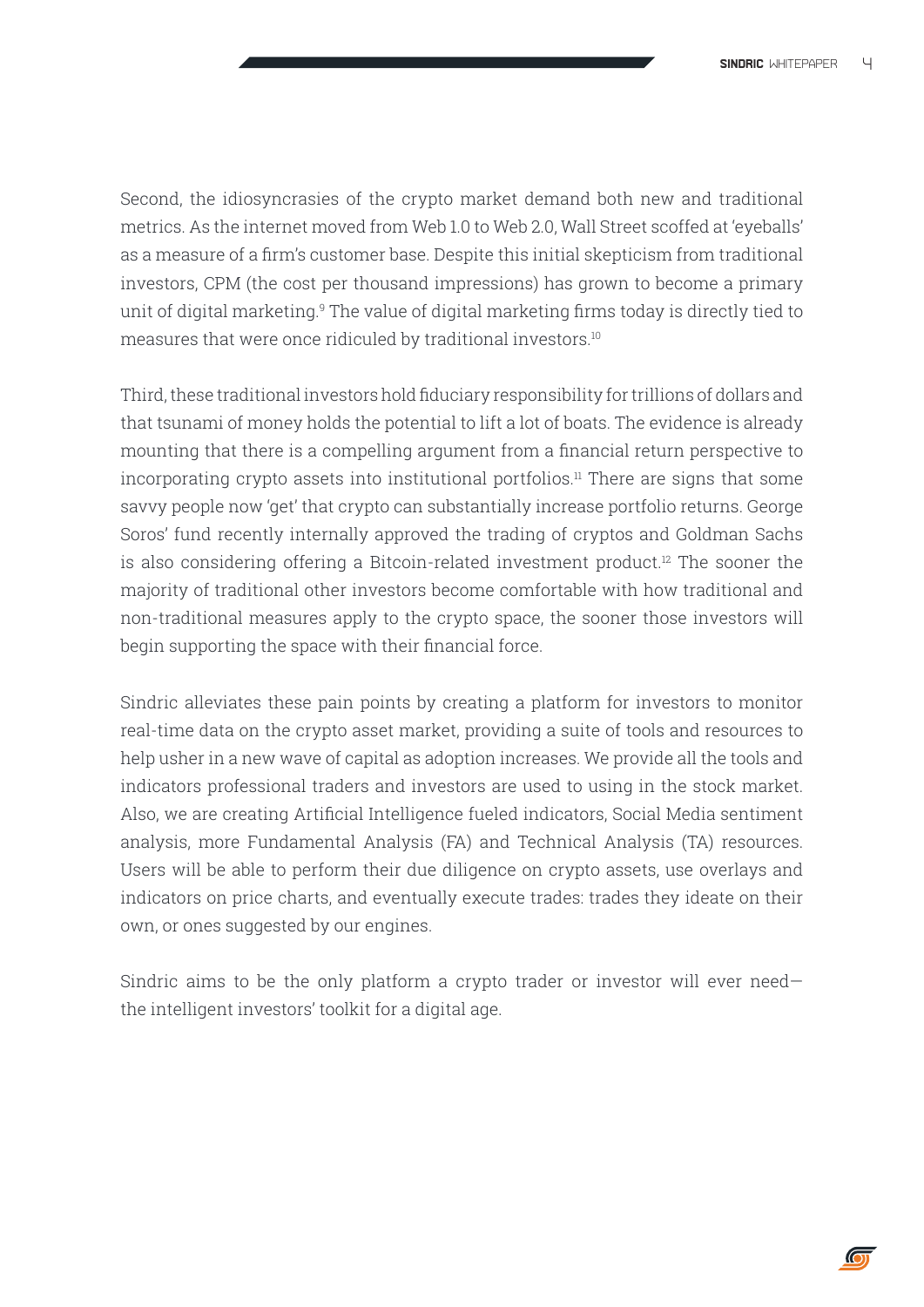## **MARKET OPPORTUNITY 02**

## **02.1 - Exponential Growth of Crypto Adoption**

Cryptocurrency can be defined as "a medium of exchange that is created and managed through cryptography to secure transactions, regulate the formation of new units, increase the supply, and prevent fraud. Unlike cash, these currencies are purely digital and used in online transitions."13 Therefore, the market potential for the Sindric platform consists of millions of users, each of them making hundreds of transactions per year.

In September 2015, nearly 58% of the 800 executive and expert respondents to the 2015 Technological Tipping Points survey of the World Economic Forum's Global Agenda Council on the Future of Software & Society<sup>14</sup> believed that 10% of global gross GDP will be stored on blockchain technology by 2027. That's the potential of \$10.149 trillion in value on the blockchain in less than a decade.

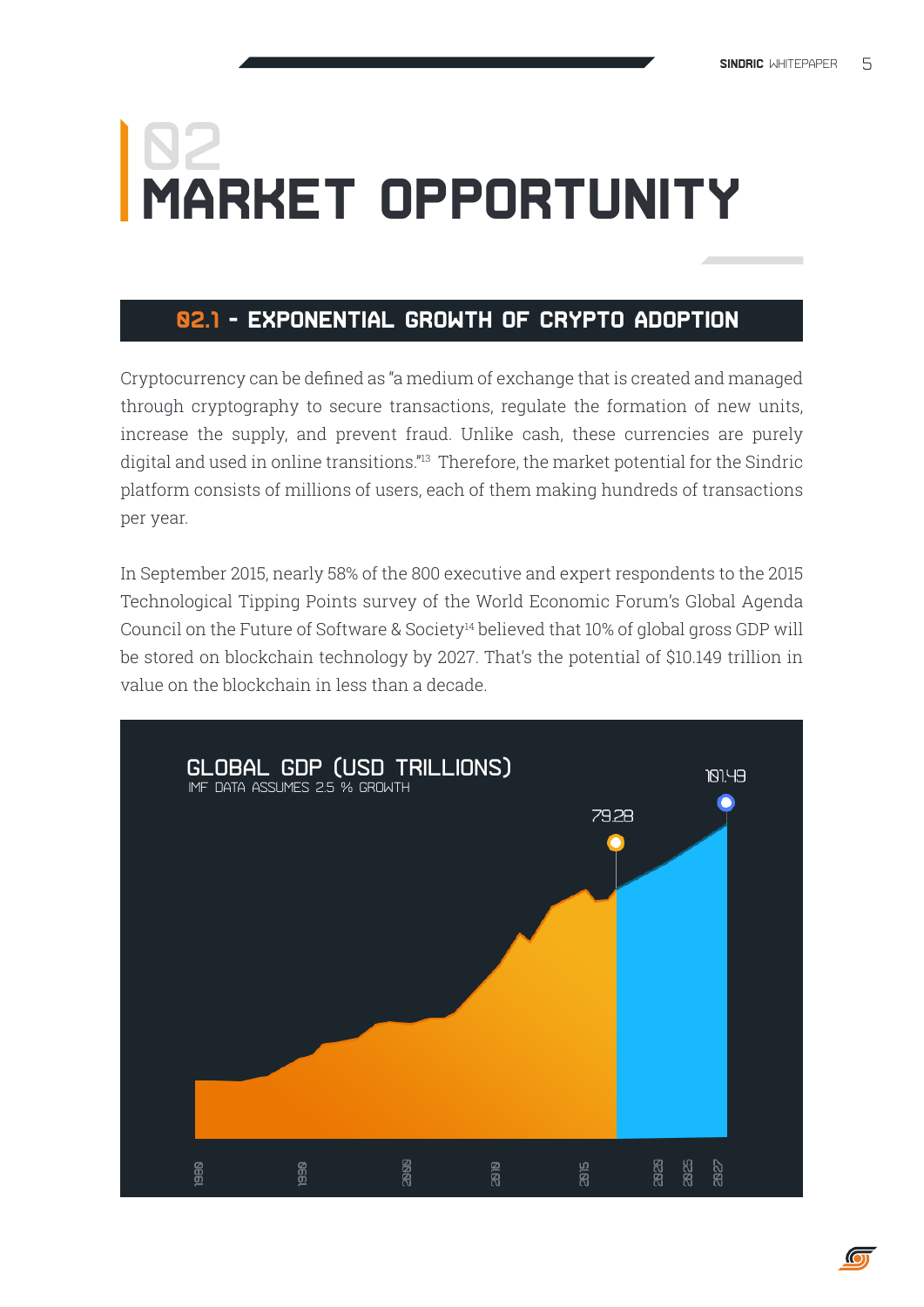While the cryptocurrency space saw record-breaking growth rates in 2017 in terms of number of market participants and total market capitalization, the overall value of the cryptocurrencies was only \$700 billion, with the \$1 trillion mark expected to be reached by the end of 2018.

A brief glance at the overall trading volume of all cryptocurrencies over time shows that trading volume is increasing, but still has a long way to go to reach the 2027 predictions.

It is estimated that there are between 2.9 million and 5.8 million active users; most of these users have on average two wallets.<sup>15</sup> For the World Economic Forum's expert predictions to come true, many millions more need to be onboarded and become comfortable with the crypto space.

Sindric will play a crucial role in that onboarding.

### **02.2 - Imperfect Marketplace**

As the blockchain industry expands and the number and value of crypto assets increase, the market for crypto investing and speculation inevitably will grow. And despite that growth, one issue currently remains: there are too few data resources available to the various types of investors out there.

For individual investors (a.k.a. retail investors), some will want to purchase specific cryptos to support projects that they like. Others will want to purchase a portfolio of cryptos to hedge their exposure to any one crypto. In terms of risk profiles, some will seek to add a little crypto exposure to their existing portfolio of mostly stocks and bonds. Others will seek substantial exposure to cryptos to benefit from the growth of the market. Still, others will prefer to profit from the daily volatility. Each of these investor types has different needs and cannot rely on the same data resources to achieve their investment goals.

In contrast, institutional investors hold a unique fiduciary duty to 'Know Their Customer' and to handle the capital over which they hold custody in accordance with the needs of those customers and in accordance with various regulations, including the Employee Retirement Income Security Act of 1974 (ERISA).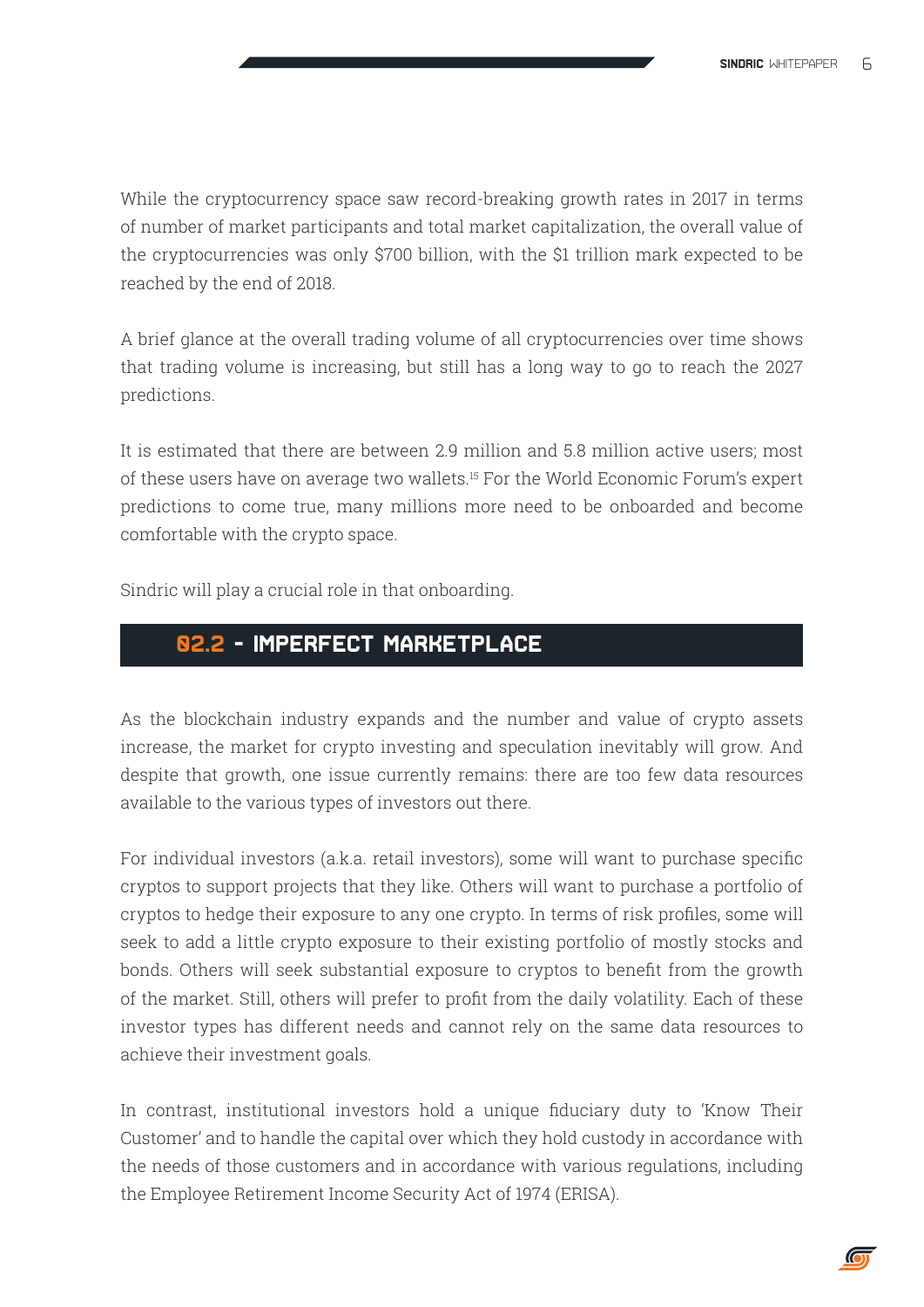According to the Investment Company Institute, the total worldwide assets invested in regulated open-end funds is \$40.4 trillion and the total value of retirement market assets just in the United States is \$25.3 trillion dollars.<sup>16</sup> In the U.S., 31% of all U.S. corporate equity, 23% of U.S. municipal securities, 19% of global corporate bonds, and 13% of U.S. Treasury and government agency securities are held by U.S. registered investment firms. And as anyone active in the crypto space knows, at present, institutional investors do not yet represent that level of trading in the crypto markets. That will change. And they will need tools to be able to meet their responsibilities in high volumes.

Institutional investors often have external and internal limits on holdings and trades with which individuals need not concern themselves. SEC Rule 144 limits sales of certain securities; "during any three-month period [sales] cannot exceed the greater of 1% of the outstanding shares of the same class being sold, or if the class is listed on a stock exchange, the greater of 1% or the average reported weekly trading volume during the four weeks preceding the filing of a notice of sale."<sup>17</sup> And "Rule 10b-18 governs open market share repurchases by firms. It limits daily repurchases to 25% of the average daily trading volume for the security during the preceding four calendar weeks."<sup>18</sup> Mutual funds or retirement funds also often have internal limits set by their firms, such as positions of no more than a certain percentage (e.g., 20%) of the funds' daily trading volume. These are unique needs of institutional investors that are not easily met with existing platforms.

Lack of transparency in the market makes it difficult for investors to gain the knowledge they need to invest successfully and in line with various constraints.

Sindric hopes to change that.

Even for people with experience in trading, with over 1,600 cryptocurrencies, it is difficult to research each potential coin and do a proper analysis. Valuable information is dispersed across many channels such as Facebook, Twitter, Telegram, YouTube, and Reddit. An average investor that is passively looking to diversify investments can spend weeks, if not months, before fully understanding the crypto economy. This creates a scenario wherein the beginner relies too much on third parties: ironic with a technology that purports to play a role in eliminating them.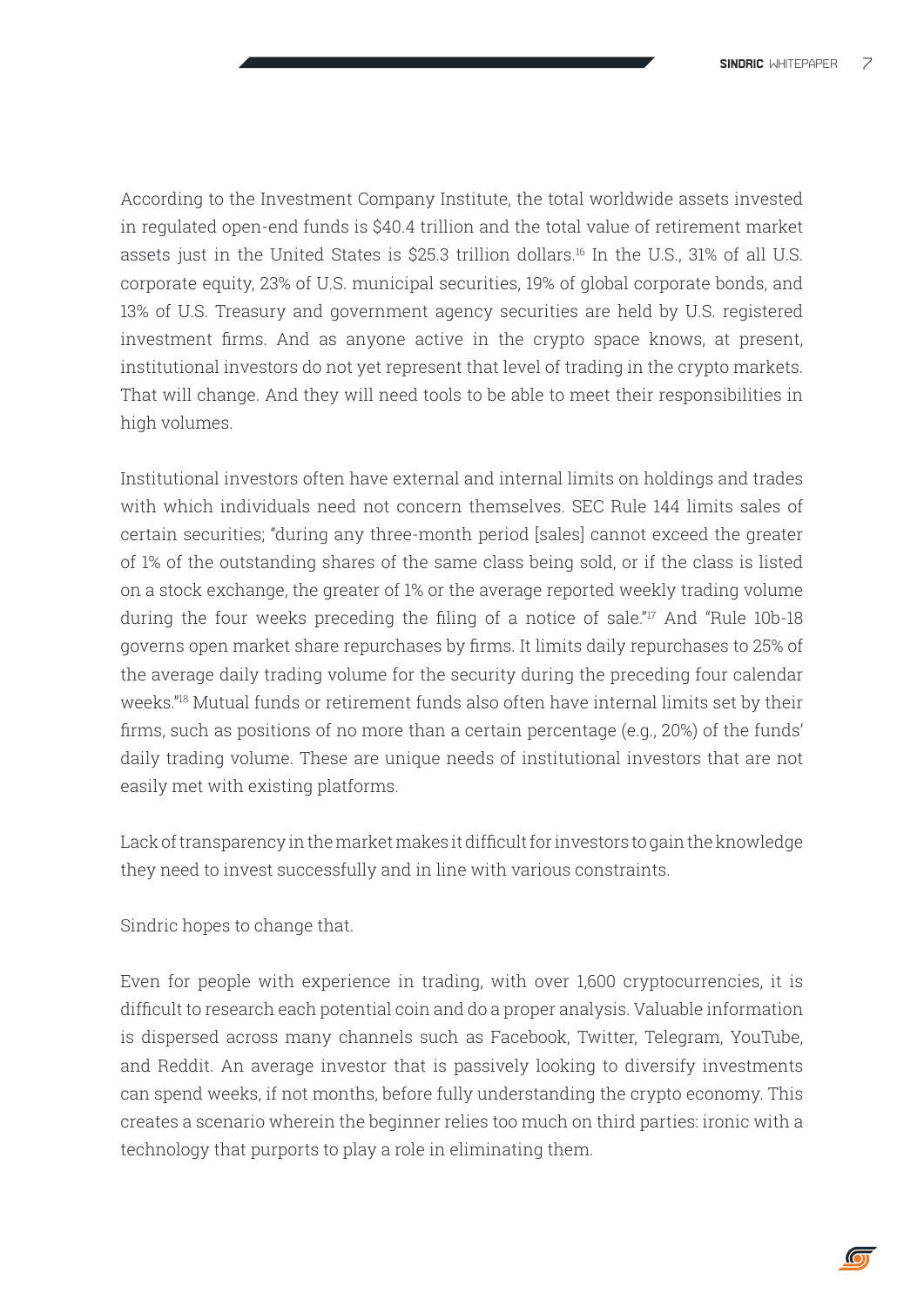We at Sindric believe that the measures developed today for crypto will become the 'de facto' standards of tomorrow, and we hope to be at the forefront of that transition. We believe that Sindric is the company to bridge the existing gap, offering compelling advantages such as transparency, premium indicators, proprietary trading strategies, and cost efficiency. The platform's main goal is to be the only resource a trader or investor needs to succeed. Further, a more secure and trustworthy ecosystem will instill confidence and bring new players into the market, including a lot of new capital that will help various projects to deliver on their goals and for investors to benefit from the increased liquidity.

Sindric will compare cryptocurrency valuations and trades in real time. The platform also provides a social media analysis tool, which will provide the ability for investors to evaluate the sentiment toward various cryptos; social media sentiment can be used as a leading indicator to catch wind of potential drivers of price movements before most of the market makes sense of the signal.

Measuring a cryptocurrency on this basis holds the potential to be a better measure of a project's promise, a factor that is of prime interest to investors in crypto assets. Therefore, the Sindric knowledge database will include an assortment of information about blockchain technologies, cryptocurrencies, and investments in cryptocurrency markets.

The technology behind the Sindric platform analyzes each currency for historical price data and searches for patterns, showing possible future price points and the potential profits based on current prices and rates of change.

Sindric aims to encourage self-governance in the tokenized economy and unite exchanges around the world. We are creating the tools needed to create a new financial paradigm.

The Sindric platform seeks to enhance and complement the cryptocurrency ecosystem through a comprehensive toolset and easy-to-use platform, with a clean interface visually representing data findings, gathered from a range of metrics.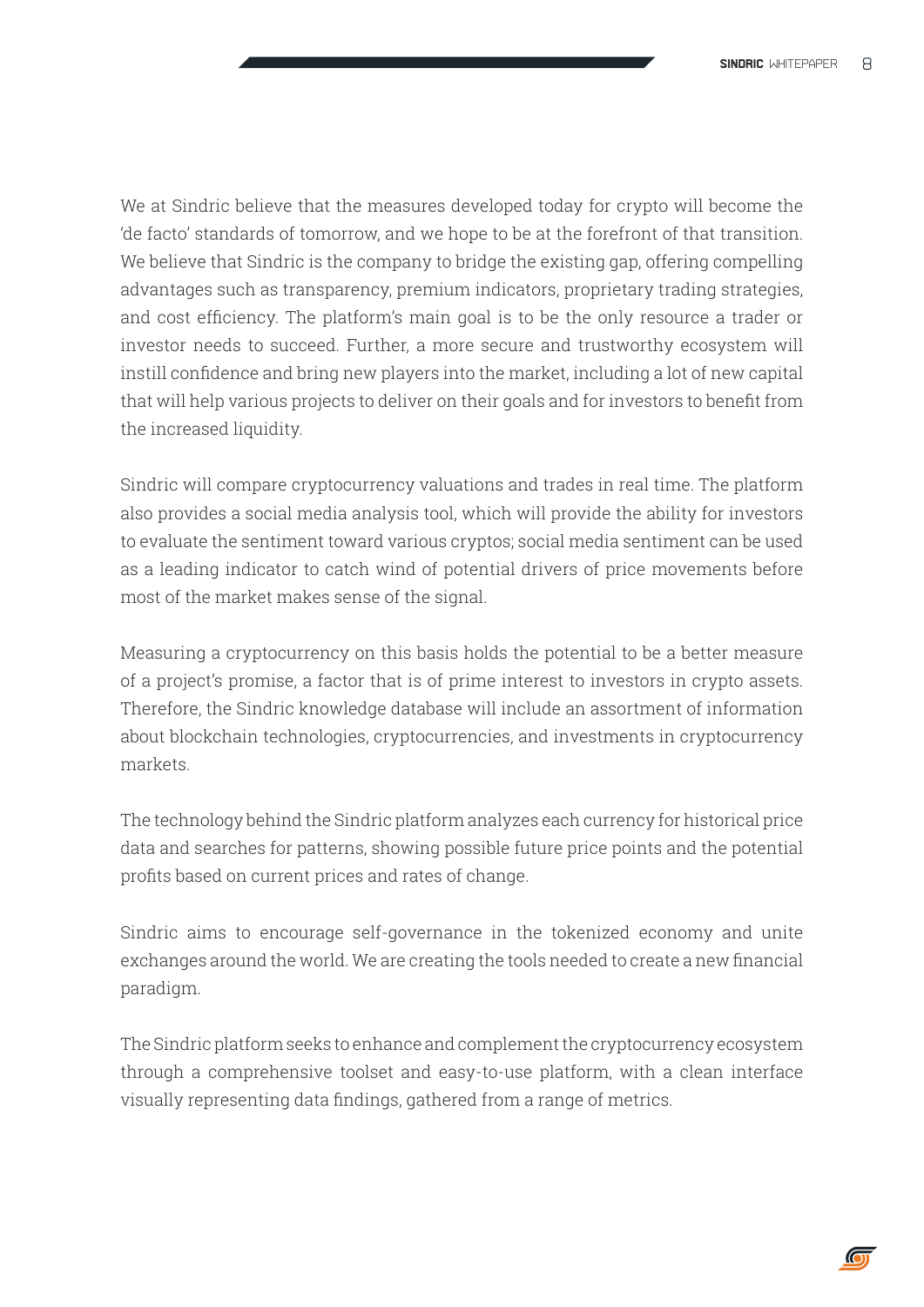Our goal is to lower the barriers of entry to crypto investment markets by providing tools and services that make interacting, handling and trading crypto assets accessible to everyone.

Also, to ensure users can benefit from developments in the cryptocurrency market while mitigating risks arising from cryptocurrency ownership, transfer, and exchange, our services will be tailored for both inexperienced and experienced traders.

We plan to use the most proven and scalable open source technologies and constantly monitor alternative technical advancements. Thus, our team hopes to contribute to the entire cryptocurrency space and spread more general awareness of the potency of blockchain in solving problems and cryptocurrencies in incentivizing those solutions.

Sindric will provide significant advantages to investors and develop a fair and transparent service that will make it easy for traders to invest in cryptocurrencies. There will be a clear display of relevant market data and relevant gas fees.

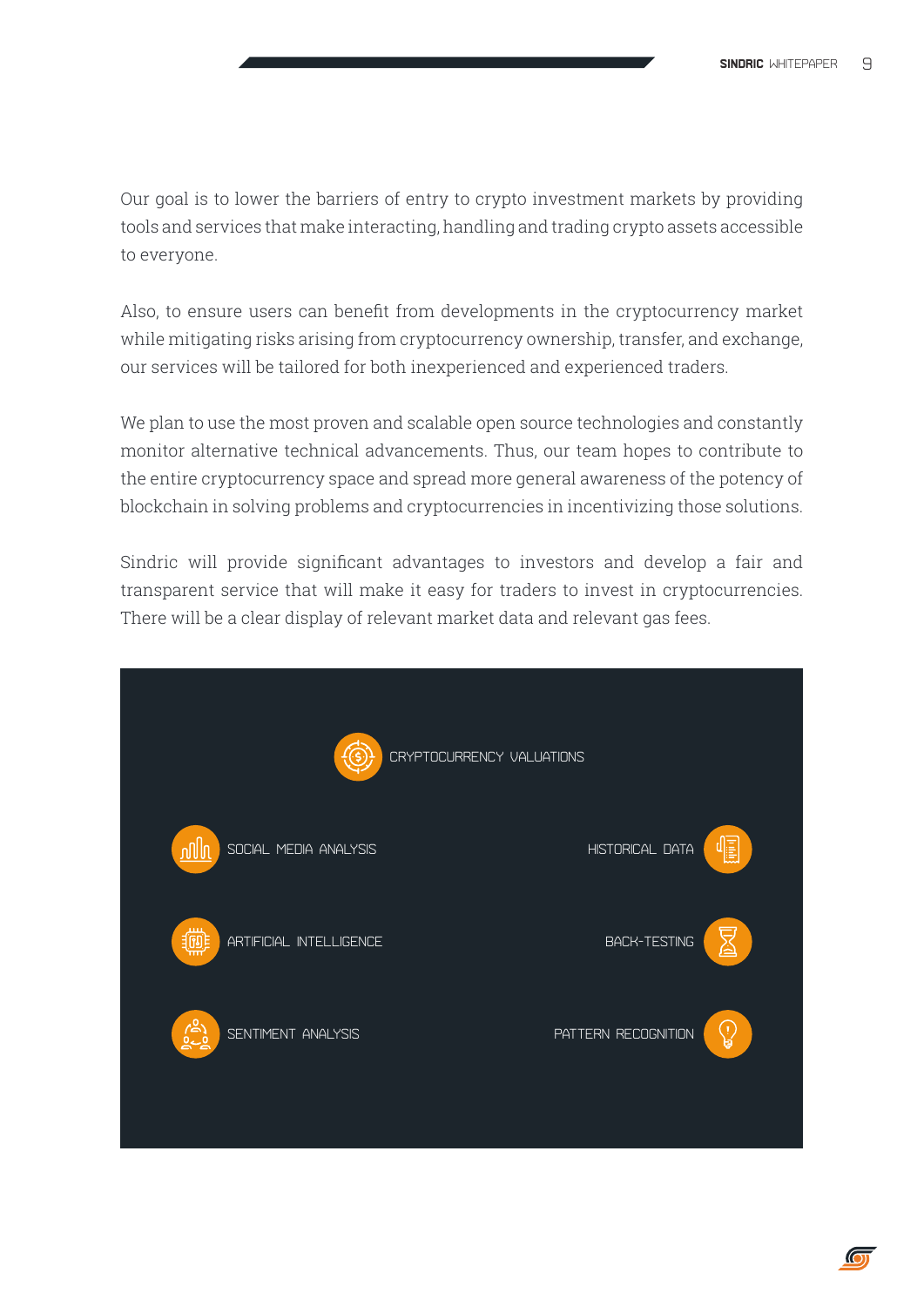# **SOLUTION** 83

Sindric addresses gaps in the crypto asset trading space by focusing on two key pillars when constructing our platform:

#### **TRANSPARENCY**

Sindric aims to address the lack of transparency in the market through our robust informational offerings, giving both high-level and in-depth views into the crypto asset market. To help cut through the noise, we also have developed, and are continuing to develop, tools and indicators to help traders succeed.

#### **STABILITY**

Sindric will help traders through fundamental analysis on crypto tokens performed with different tools like back-testing, crypto screener, forecaster, technical indicators, social media platforms and fundamental indicators (such as block time, difficulty, block count, hash time and block size).

We outline in detail our proposition below and look forward to welcoming you as a token holder.

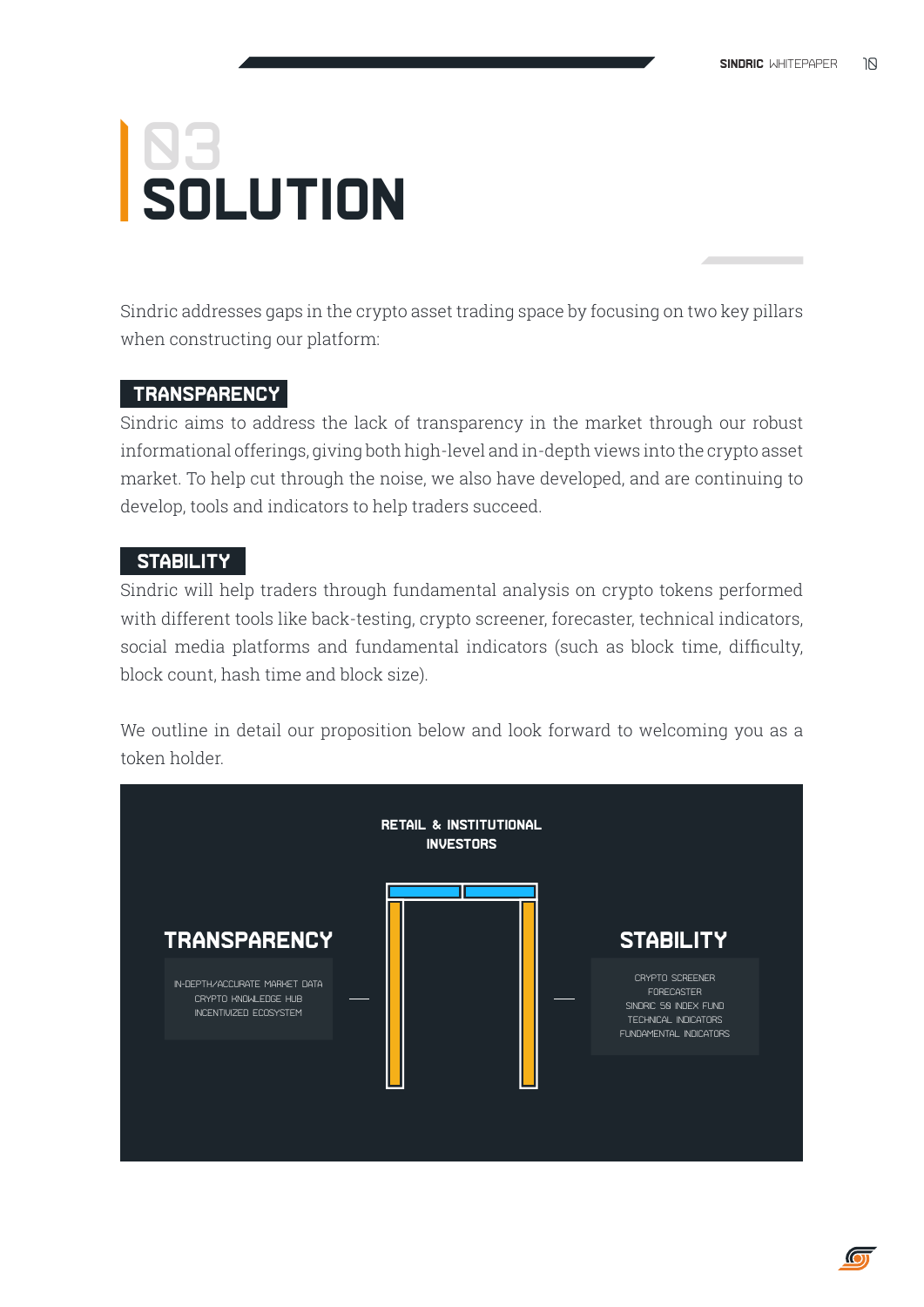## **SINDRIC GOALS 04**

The end goal of Sindric is to be the most advanced crypto market data analytics platform in the world. Sindric believes that access to data feeds, relevant content, realtime trackers of news events, catalysts and sophisticated investment research tools are essential to navigate the always volatile cryptocurrency markets.

Sindric will cater to a wide range of clients who have diverse needs for crypto-related information including:

Crypto traders Wealth managers Hedge fund managers Retirement fund managers Data vending channels

The Sindric crypto content platform will feature:

Back-testing Crypto Screener **FORECASTER** Technical Indicators Social Media Platforms Fundamental Indicators

Overall, Sindric envisions a world where retail and institutional cryptocurrency traders have real-time access to valuable, market-moving information aggregated to a single, easy-to-use, data analytics platform. Sindric will strive to help investors tackle all their crypto challenges by being the one-stop shop that any trader can use to garner insights into the entirety of the crypto world.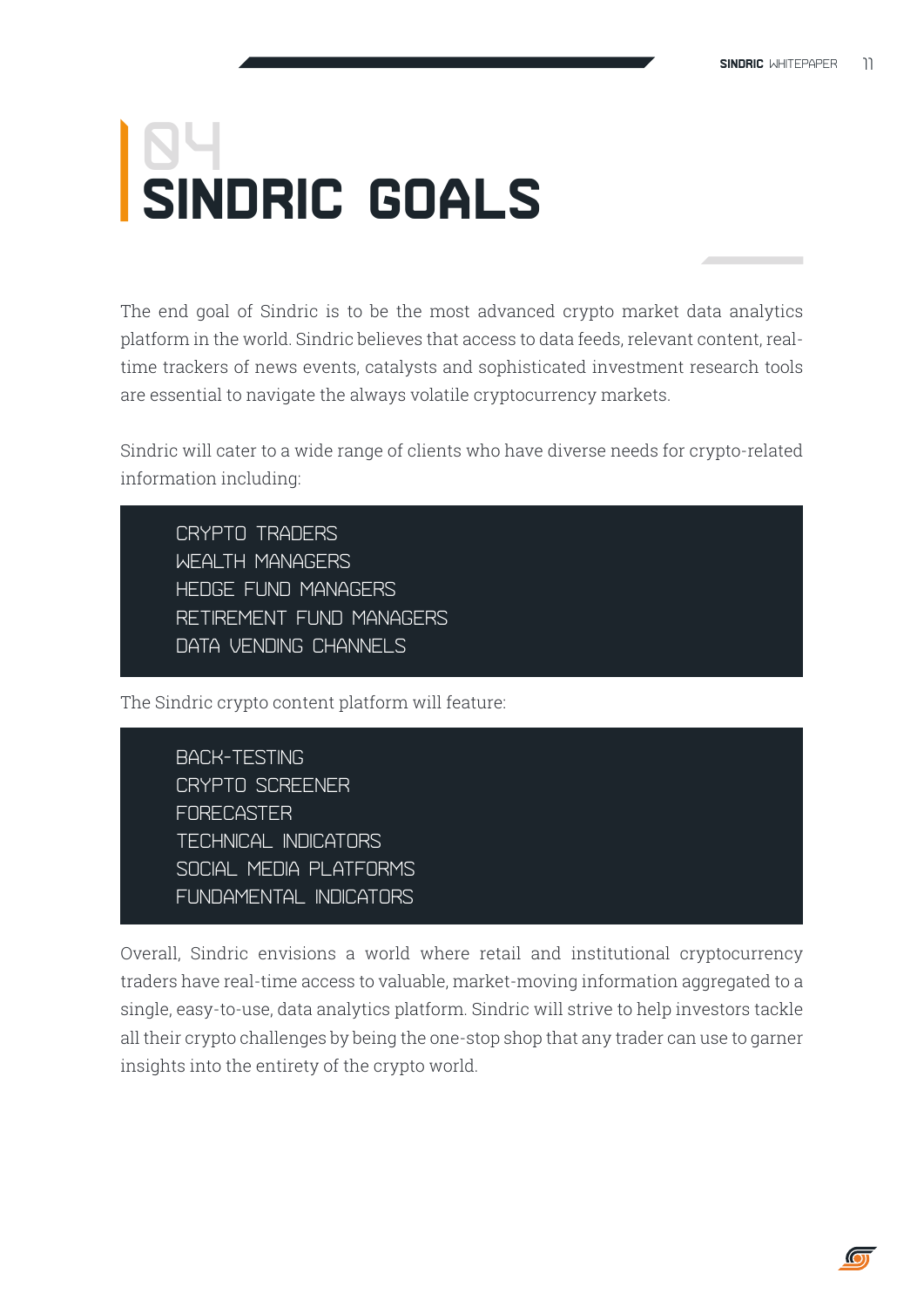$\overline{\mathbf{C}}$ 

Institutional investors are starting to show more and more interest in the crypto asset market. The CFA Institute has just announced that it will be adding topics on cryptocurencies and blockchain to its Level I and II exam curricula in 2019.<sup>19</sup> And the Federal Reserve Bank of St. Louis has added several cryptocurrencies to its data tracking service FRED.20 Cryptocurrency trading for institutional investors like hedge funds and pension funds is possible in Germany, thanks to a partnership between the German securities trading bank, VPE WertpapierhandelsBank AG, and Berlin fintech company solarisBank.<sup>21</sup>

Still, in other regions, barriers are still relatively high. By introducing institutionalgrade indicators and information, we will ease the process of market entry for these global investors.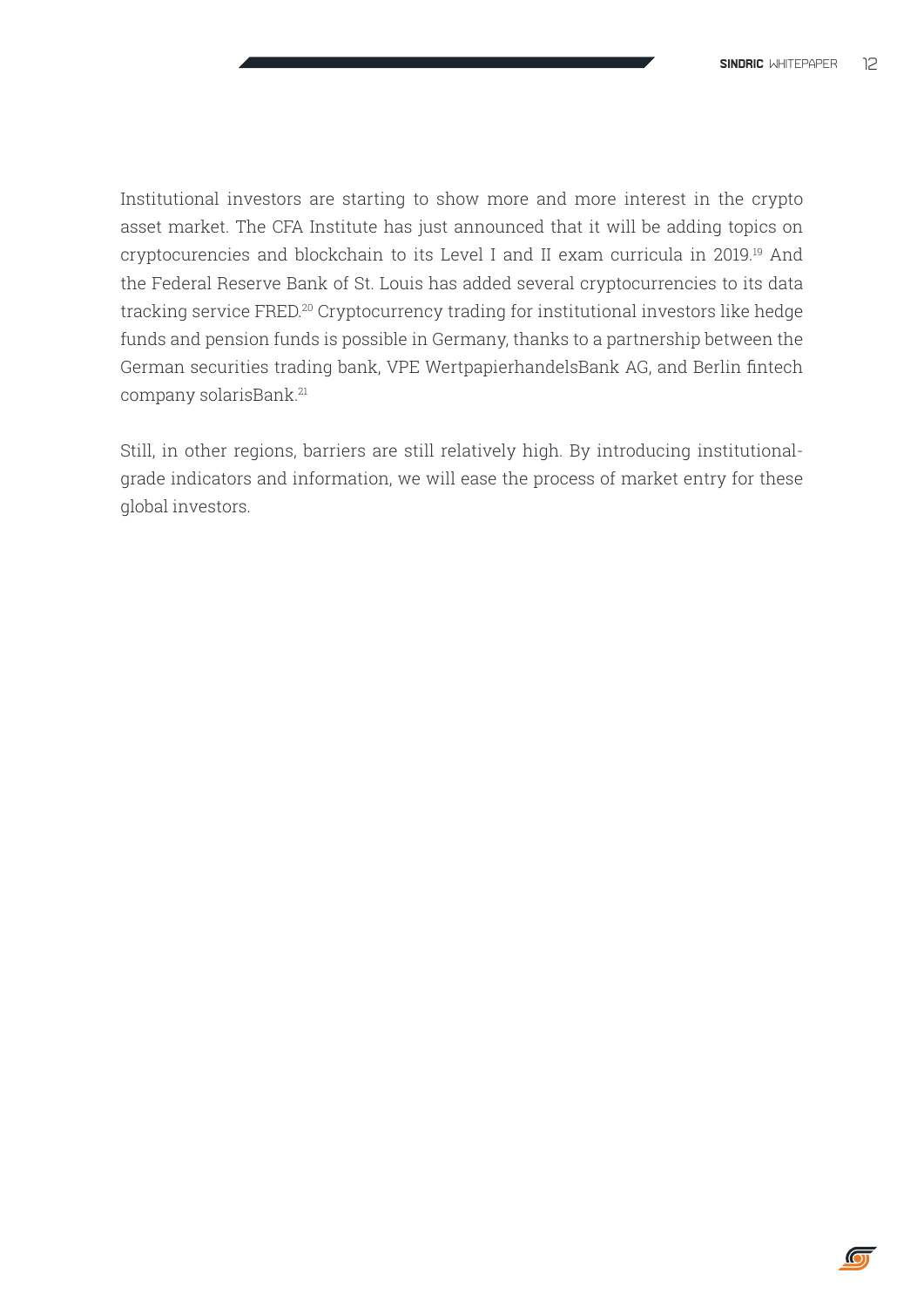## **SINDRIC PLATFORM Q5**

Sindric is the first platform to include systemic evaluation of cryptocurrency value using fundamental and technical factors to achieve real-time analysis. Sindric provides market data, price, and content to crypto enthusiasts. This provides users with advanced analytics via artificial intelligence tools and machine learning algorithms which gather data on regulatory actions and the overall crypto economy.

In addition, Sindric will provide both market and fundamental analysis for cryptocurrencies by leveraging data. These statistics help traders understand the adoption levels of miners and users' interest in the project. The Sindric 50 Index is a market-capitalization weighted index that provides the direction of the overall crypto market to the user. Sindric demonstrates trending coins and highlights all-time highs and all-time lows, which are widely used as traditional technical indicators in financial markets. Sindric will provide more analytics to clients to help them make crypto decisions.

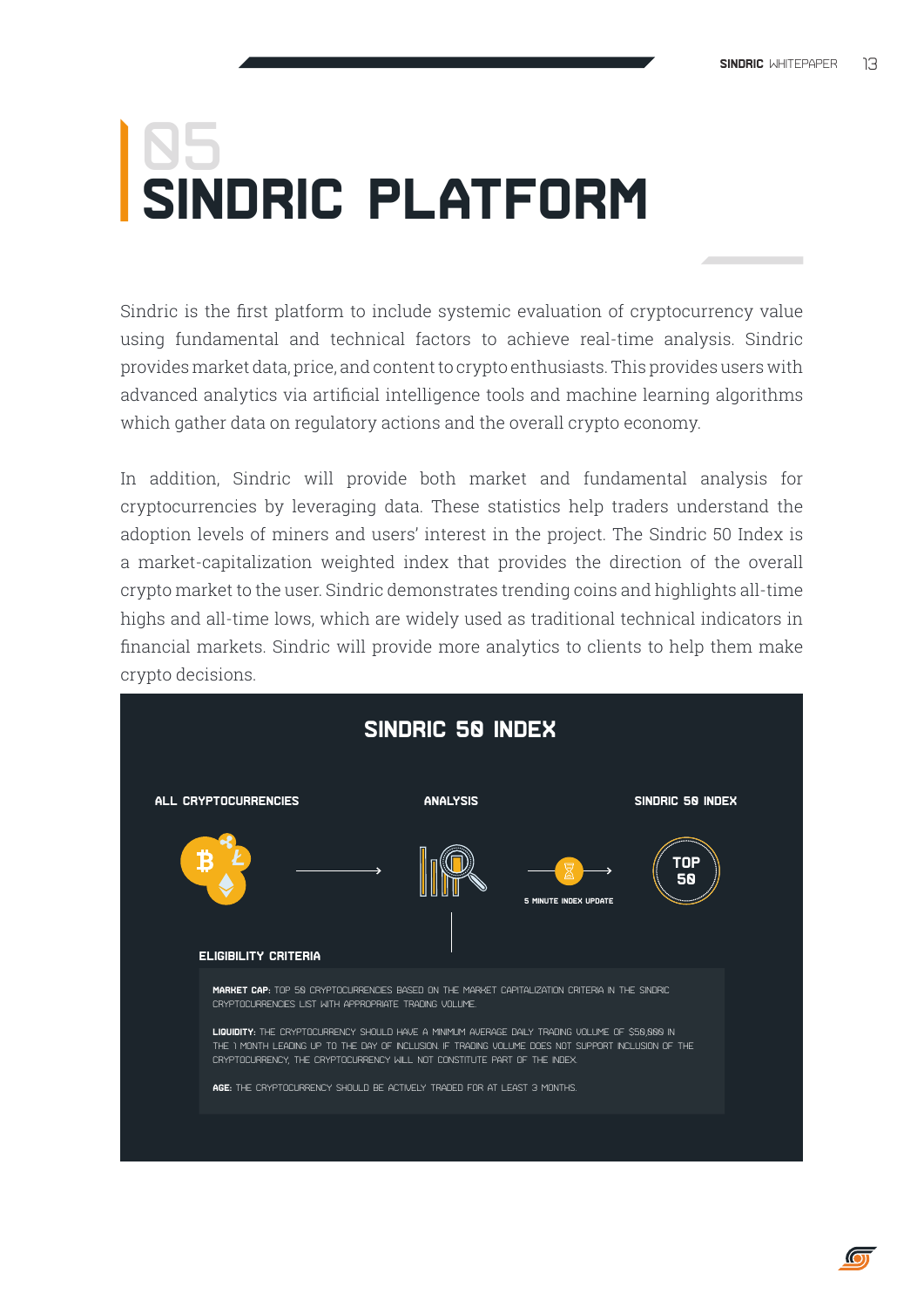# **TECHNICAL INDICATORS <u>06</u>**

Sindric will provide several traditional technical indicators that traders can use to their advantage and historical intraday cryptocurrency data from various top global exchanges such as Coinbase, GDAX, Kraken, Bittrex, and Poloniex.

The historical data will include the complete set of data per exchange per token. Sindric will provide volatility and correlation dynamics for financial modeling in addition to good quality tick data. Volatility will be measured every 5 minutes. The traditional technical indicators mentioned below will be provided for every coin within Sindric.

Simple Moving Averages Exponential Moving Averages Relative Strength Index Moving Average Convergence Divergence Average True Range Bollinger Bands

## **06.1 - Back-testing Feature**

Ī

The Sindric back-testing feature will allow traders to test their trading strategies using historical data. Traders will have the opportunity to view their strategies before physically making those trades. With back-testing, the trade will be simulated using real data from the past. This is a great opportunity for traders to understand the different levels of profitability that can be gained from their strategy. In addition, how much risk the strategy will hold can also be obtained through this exercise.

The Sindric back-testing functionality will allow users to choose from many technical indicators. Based on the indicators chosen, the necessary parameters can be set. Sindric will display results based on those technical indicators. Users also will have the ability to choose time-exit and stop-loss as conditions during back-testing. Timeexit will stop the simulation at the given time. Stop-loss will end the process when a particular gain/loss has been reached.

 $\overline{a}$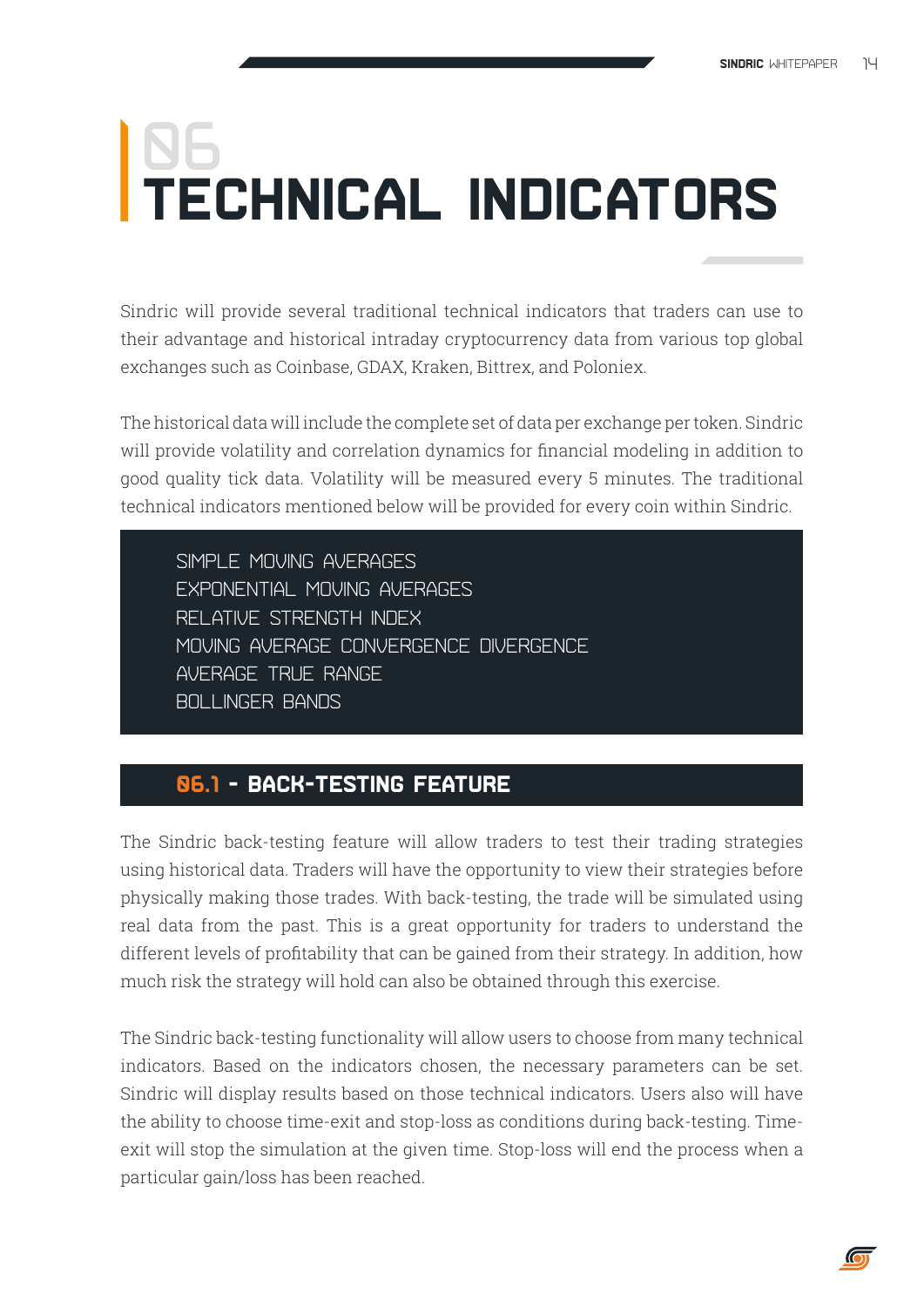Since the crypto world operates at on a 24x7 schedule, there is no specific closing or opening of the market as there is in traditional market trading. Sindric will take the price at 12:00 am EST as the closing price of the coin for the record-keeping day. When using the back-testing functionality, Sindric assumes that the trader executes at the Sindric closing price. The one-way, default transaction cost will be 0.5% and can be adjusted by the user.

Once the user finishes a back-test, traditionally the best way to evaluate the results is to look at the Calmar and Sharpe ratios. The Calmar ratio is the comparison of the average annualized rate of return and maximum drawdown risk. The Sharpe ratio is the risk-adjusted returns, which will allow a user accustomed to these measures to understand the performance of his/her strategy from its back-testing result. Nontraditional measures will also be developed using the same back-testing strategies, then provided to users in our firewalled services.

Back-testing is a great feature that allows traders to understand the strengths and weaknesses of their strategy before performing it on the real market.

#### **06.2 - Crypto Screener**

Currently, there is no comprehensive cryptocurrency screener available within the crypto market. Sindric will fulfill that need by creating a screener for all coins on the platform. The crypto screener will give users an insight into the top coins by sector. This is important because institutional traders often have limits on how much exposure they can have to particular sectors, and retail investors often want a diversified portfolio across multiple sectors. At the same time, this functionality will allow institutional investors to construct sector-specific funds of crypto assets, or to fold certain cryptos into existing sector-specific funds. Sindric's sector rankings will be derived using all technical and fundamental indicators.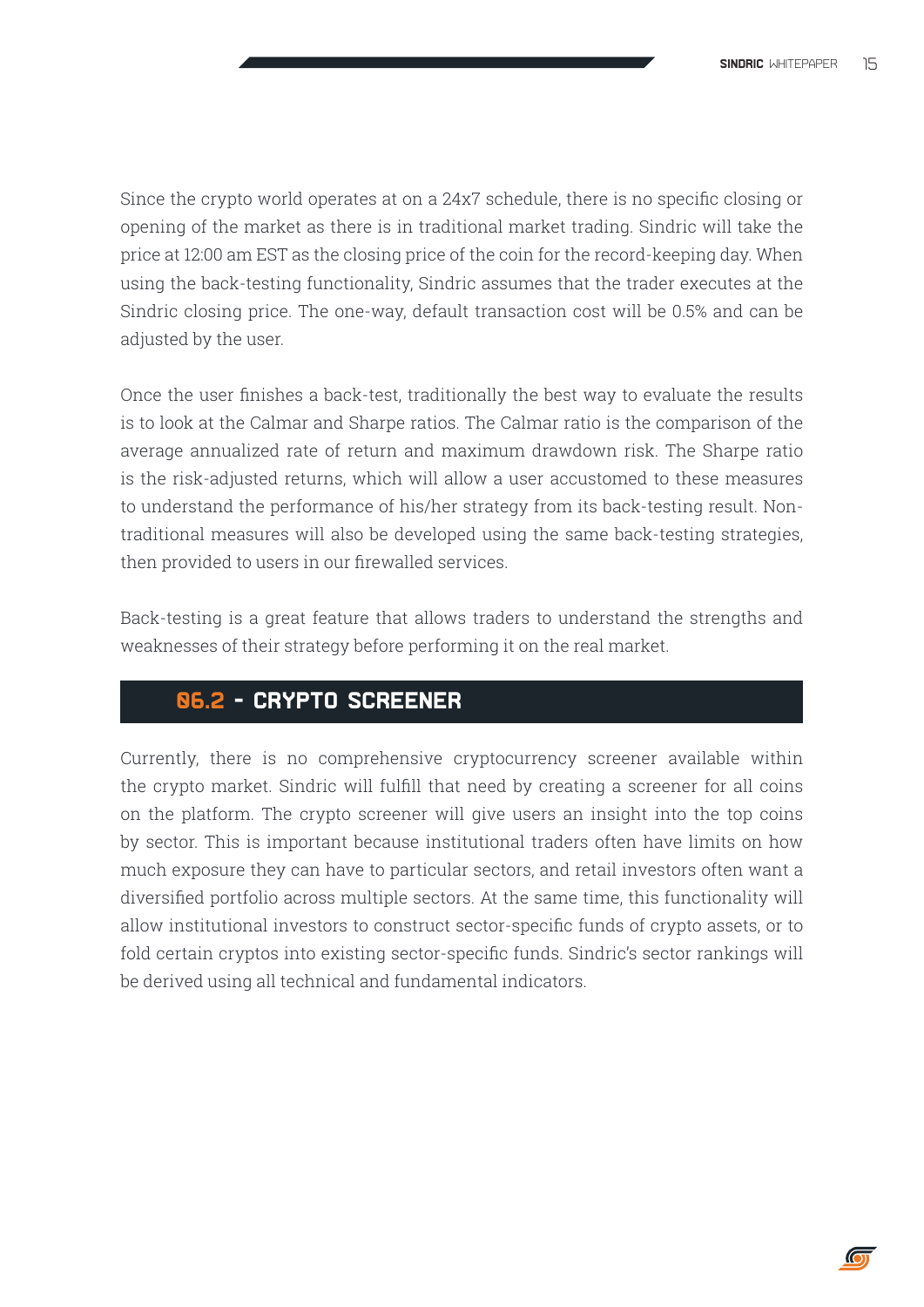In the screener, traders will have the opportunity to view the top coins for various sectors and use the rankings at their discretion. Sindric will allow traders to sort based on preference, being able to switch the sorting basis and add-in details. The basket of ranked coins can help traders learn more before they invest. Some of these items will include (but are not limited to):

| <b>PRICE</b>                  |
|-------------------------------|
| <b>TOP GAINERS</b>            |
| <b>TOP LOSERS</b>             |
| <b>TRENDING</b>               |
| <b>INDUSTRY</b>               |
| SINDRIC 50 INDEX              |
| NUMBER OF USERS               |
| NUMBER OF CONTRIBUTORS        |
| NUMBER OF DEVELOPMENT COMMITS |
| NUMBER OF MINERS/HARVESTERS   |
|                               |

This crypto screen is another tool that Sindric's users will be able to utilize in order to make the most informed decision before performing any trades.

### **06.3 - Forecaster**

The Sindric forecaster and pattern finding feature will help traders in identifying risk-reward trading opportunities. Sindric will use historical data for the analysis of cryptocurrencies and apply machine learning algorithms to obtain prediction models by finding patterns in existing data.

Sindric will test algorithms focused on predicting changes in prices of cryptocurrencies. Cryptocurrency markets are very new, thus factors that drive prices are not wellknown. For this reason, Sindric algorithms will use artificial intelligence to combine quantitative and non-quantitative data to come to a stable and reliable prediction. Once discovered, these non-traditional measures will be given independent titles and made available to clients for use in their own trading.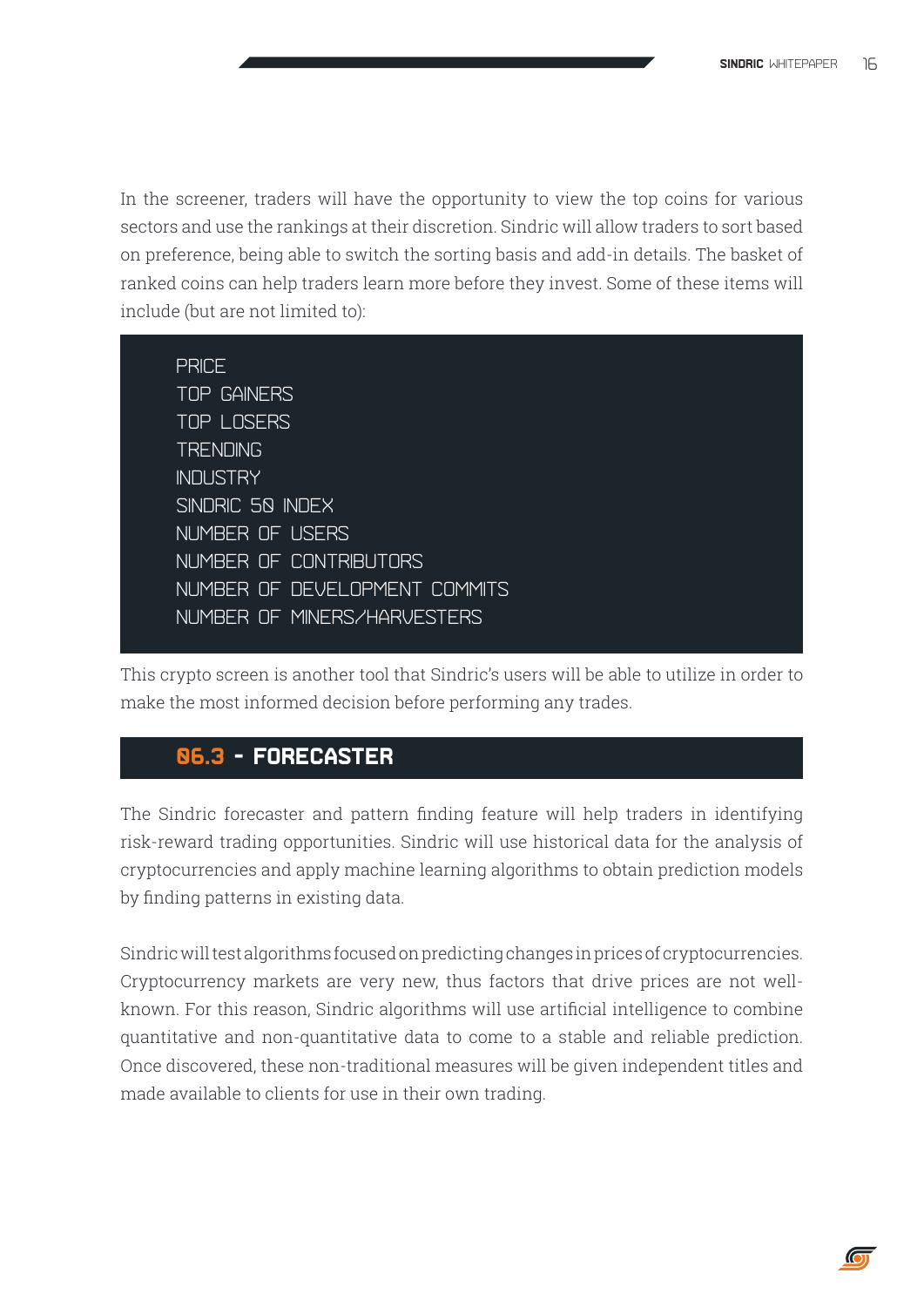### **06.4 - Social Media Platforms**

Social media is a huge part of life today. Twitter has become a popular platform for crypto traders and enthusiasts to get their latest news about the events unfolding in the crypto world. Sindric will bring curated Twitter content from crypto experts to platform users. Tweets from crypto gurus with well-established trading records will be available for our clients. Sindric will analyze cryptocurrency social media and market trends, and provide sentiment analysis (i.e., a measure of positive/negative affect regarding cryptocurrencies based on tweets) to Sindric users.

To understand how this tool might be used, an investor might intuit the popularity of a crypto from the number of mentions it receives on Twitter. For others, a change in the number of tweets and mentions might act as an indicator of how the crypto might perform. Beyond those signals, because Twitter is one of the primary forms of crypto communication, many formal announcements are made on the platform. Reactions to these different pieces of information could lead to either positive or negative changes in a particular crypto's price. Sindric will provide these data, which might just change a user's outlook on what trades to perform.

Sindric will use still other media platforms to gather analytics as well. Google Trends will be available for all cryptos. Interest by region and interest over time can both be derived using the Google Trends platform. Also, hashtags on Instagram and Facebook will be calculated, similar to that of Twitter. Social media platforms can provide information into the popularity of, and sentiment toward, certain cryptos. That information can be helpful when making crypto trades.

#### **06.5 - Fundamental Indicators**

Sindric will provide our clients with several fundamental indicators that are nontraditional for investors more comfortable with equity markets than crypto markets. As those familiar with the crypto space understand, these indicators illustrate some underlying forces that affect the well-being—and thus the prospects—of individual cryptocurrencies and their distributed networks.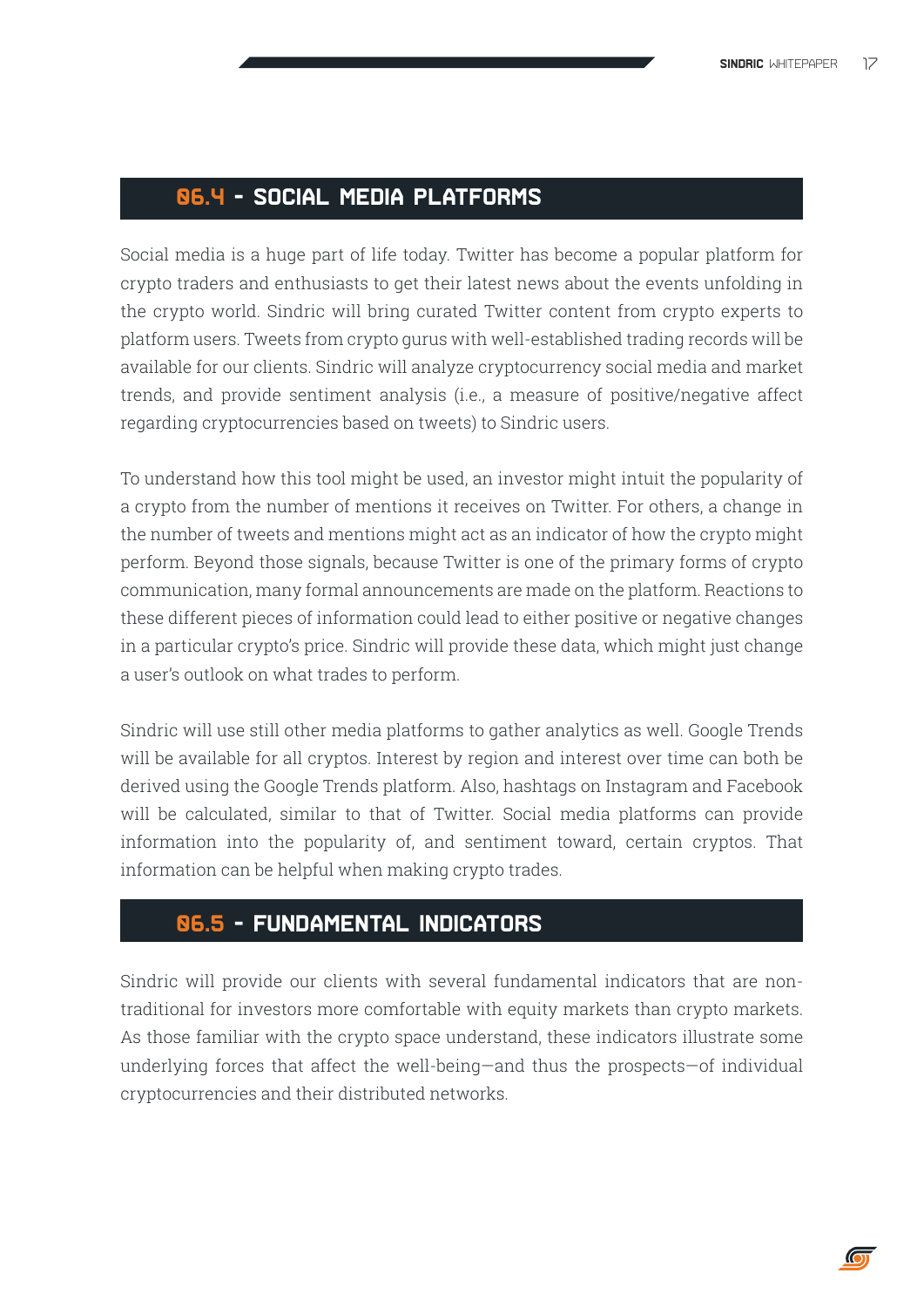The following fundamental indicators for each crypto will give traders an intuitive understanding of the health of the cryptos' networks.

BI OCK TIME **DIFFICULTY** Block count **HASH RATE** Block size

#### **06.6 - The Sindric Token - Utility**

As a global analytics crypto platform, Sindric wants to focus its time and resources on delivering the best quality metrics and algorithms, not the daily value of fiat currencies from our worldwide user base. Thus, we will rely on the robust ecosystem of crypto exchanges to allow users around the world to access our platform quickly.

While a free tier of basic functionality (including prices and market trends) will be provided at no cost to all users, other advanced data analytics services and capabilities (such as real-time reporting) will require a fee to access, payable in Sindric tokens. Users will have access to customized activity statements and will be able to view detailed information about their account activity including positions, cash balances, transactions, and more.

#### **06.7 - The Sindric Token - Technology**

The Sindric token [SND] is an ERC20 token issued on the decentralized Ethereum blockchain (https://www.ethereum.org/). A safe and publicly auditable smart contract will handle the exchange of ETH (Ether) and BTC (Bitcoin) for Sindric tokens during the token generation phase. A total of 1 billion Sindric tokens will be issued, with 80% allocated to building out the platform, 5% to the bounty campaign and the remaining 15% to the team and advisory board. To nurture trust in the platform, tokens provided to the founders and advisors will have an 18-month vesting period before they could be sold to others to access the platform.

 $\overline{\mathbf{C}}$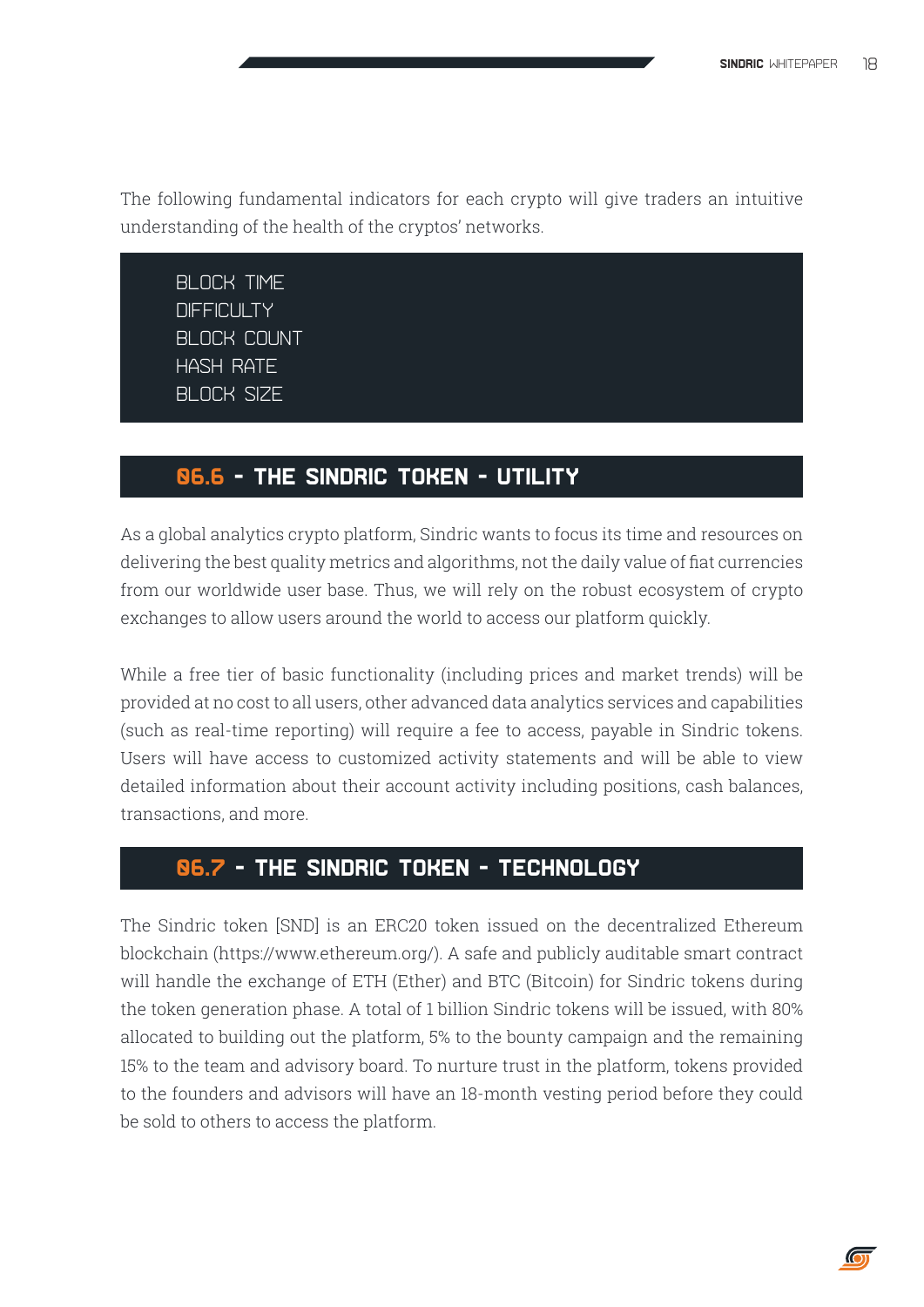

### **06.8 - The Sindric Token - Staking & Spending**

The Sindric token [SND] is intended to serve as a subscription fee to access the most exclusive features of the Sindric platform, including various levels of data feeds, traditional and non-traditional metrics and other specialized content.

The Sindric token may be both staked and spent on the platform. When Sindric tokens are staked, the token holder will be provided access to basic services for free. When Sindric tokens are spent, however, the expenditure acts to purchase Sindric's most exclusive data, metrics, and content.

Combined, these staking and spending mechanisms directly connect the utility of the Sindric tokens to the utility of premium data feeds and exclusive content produced by Sindric and affiliates. With data being the new oil of this generation, $22$  this provides a baseline support for the utility of the Sindric token across time.

 $\bigcirc$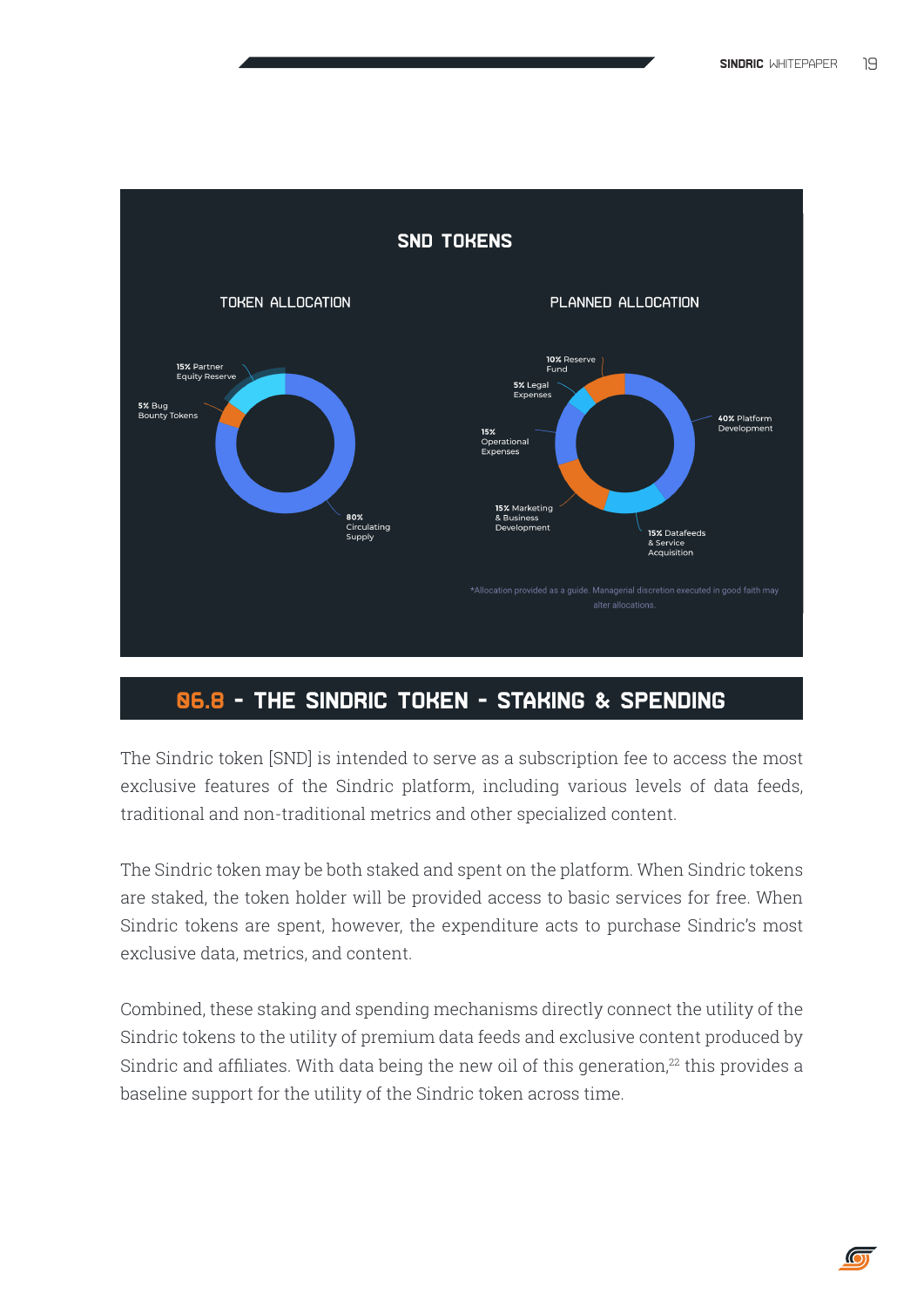## **ROADMAP 07**

### **07.1 - Development**

The roadmap below does not show all the upcoming features planned, and we may add elements based upon feedback from our community.

In Q3 2017, our team launched its first project—CoinMarketWatch.com—which was aimed at addressing shortcomings with existing data availability to the crypto space. With that launch, we built out the main functionalities and applications, making them available online. Still, our interactions with both retail and institutional investors suggested that the needs of the market were much larger than we were delivering at CoinMarketWatch. With that feedback in hand, in Q1 2018, we completed our technical and volatility indicators (and launched their beta) and made the entire platform available via iPhone and Android apps. Given the scope of changes that we foresaw, we also felt that a fully new platform and rebranding were necessary.

#### Enter Sindric.

The SND token generation event, token pre-sale and sale will take place in Q3 2018. Token sale contributions will be used primarily to scale the team to develop more indicators and tools (see breakdown on p.19).

By the end of Q3/Q4 2018, Sindric will complete its data collection, including fundamental factors of all available blockchains with tokens, redesign the crypto analytics website and add technical analysis.

Furthermore, in Q1 of 2019, we will start our machine learning tests, deep learning on collected data, and forecast test based on our algorithms. We also plan to add new social media resources as well.

In summary, we have an ocean of work before us—development, website improvements, strategic partnerships, and onboarding both retail and institutional clients. We hope that you will join us in our attempt to lift everyone's boat.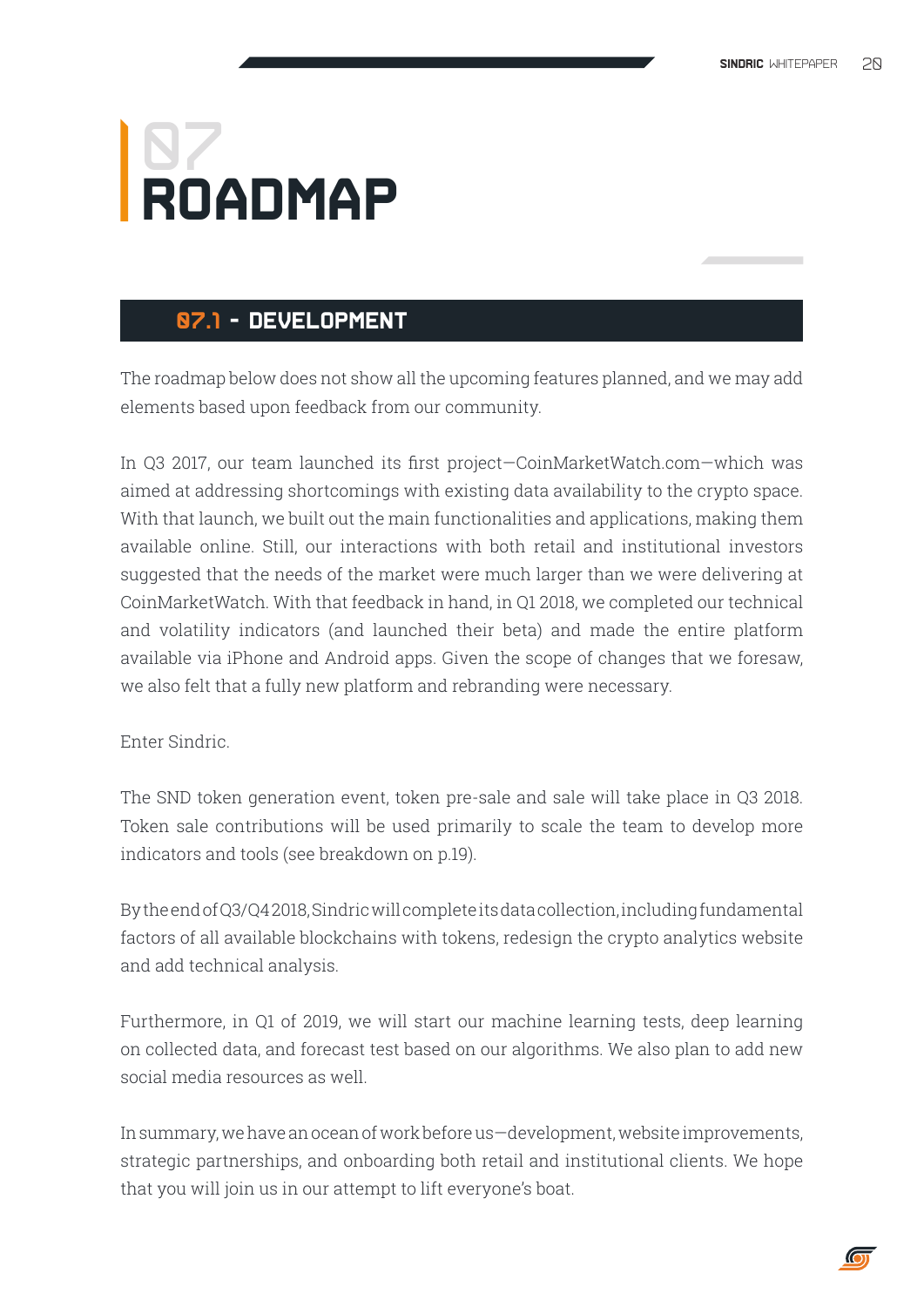### **07.2 - Milestones**

Below is a representation of the milestones and dates we are looking to achieve. You can stay up to date with our milestones and achievements on our website and social media platforms.